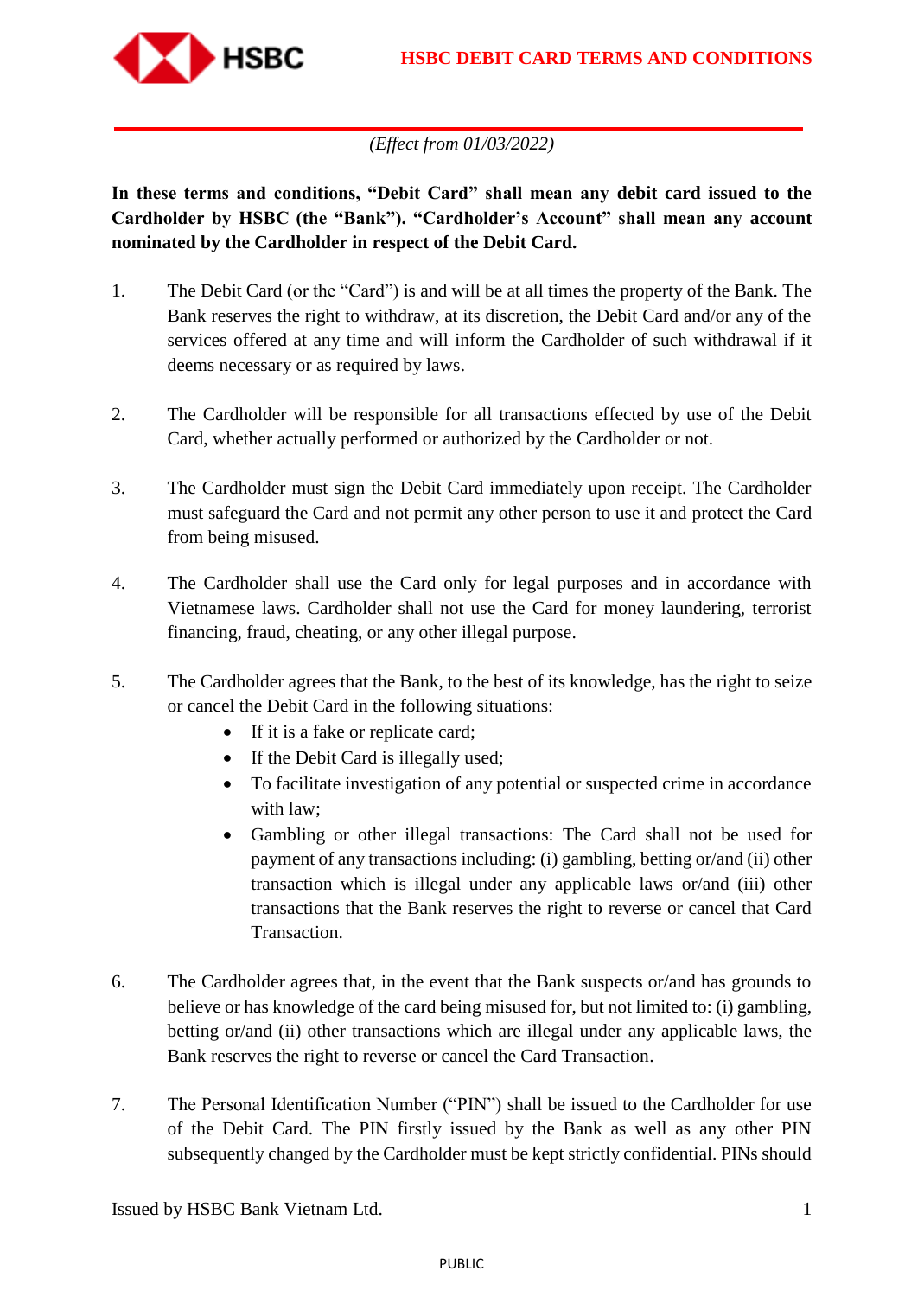

not be disclosed to any third party under any circumstances or by any means whether voluntarily or otherwise. The Cardholder should not keep any written record of any PIN in any place or manner, which may enable a third party to use the Debit Card.

- 8. The Cardholder's Account will be debited with the amount of any withdrawal, transfer, payment and/or other transactions effected by use of the Debit Card. The Cardholder should maintain sufficient funds in the Cardholder's Account for payment of such transactions. The Cardholder shall not be entitled to make any transactions of which the amount exceeds the current balance of the Cardholder's Account or exceeds the overdraft limit (if any) as agreed by the Bank.
- 9. In case of loss, theft or misuse of the Debit Card and/or PIN (jointly referred to as "misused card"), the Cardholder must report to the Bank immediately by calling the Bank's Customer Service Hotline at (84 28) 37 247 247 (in the South) or (84 24) 62 707 707 (in the North) or (84 28) 37 247 666 for HSBC Premier Platinum Cardholders. Additionally, the Cardholder is required to officially confirm such notice in writing or by lawful data message to the Bank.
	- (a) If the Card is misused before the Bank provides confirmation in writing or in a legally valid data message that it has processed the notice received from the Cardholder, the Cardholder shall be fully liable for loss and shall be liable to compensate for loss caused by misuse of the Card;
	- (b) If the Card is misused after the Bank provides confirmation in writing or in a legally valid data message that it has processed the notice received from the Cardholder, the Bank shall be liable for loss and shall be liable to compensate for loss caused by misuse of the Card.
	- (c) Where the Cardholder requests for replacement of the misused card, the Bank shall debit Cardholder's Account the cost incurred for replacement of Debit Card. Replacement fee shall be applied following the current tariff of the Bank.
- 10. The Debit Card is valid up to the last day of the month/year indicated on the Card. If the Bank does not receive any request from the Cardholder within sixty (60) days prior to the Card expiry date, the Bank will automatically renew the Card. The Foreigner Cardholder will be requested by the Bank to submit supporting documents to prove the allowed staying period at Vietnam following prevailing regulations. Should there be no sufficient documents submitted by the Card expiry date indicated on the Card or on the Bank's notification – whichever comes sooner - (the Bank may, at its sole discretion, choose, vary and determine any way that it considers appropriate to send to notification), the Bank would not renew the Card and the Card will be cancelled accordingly.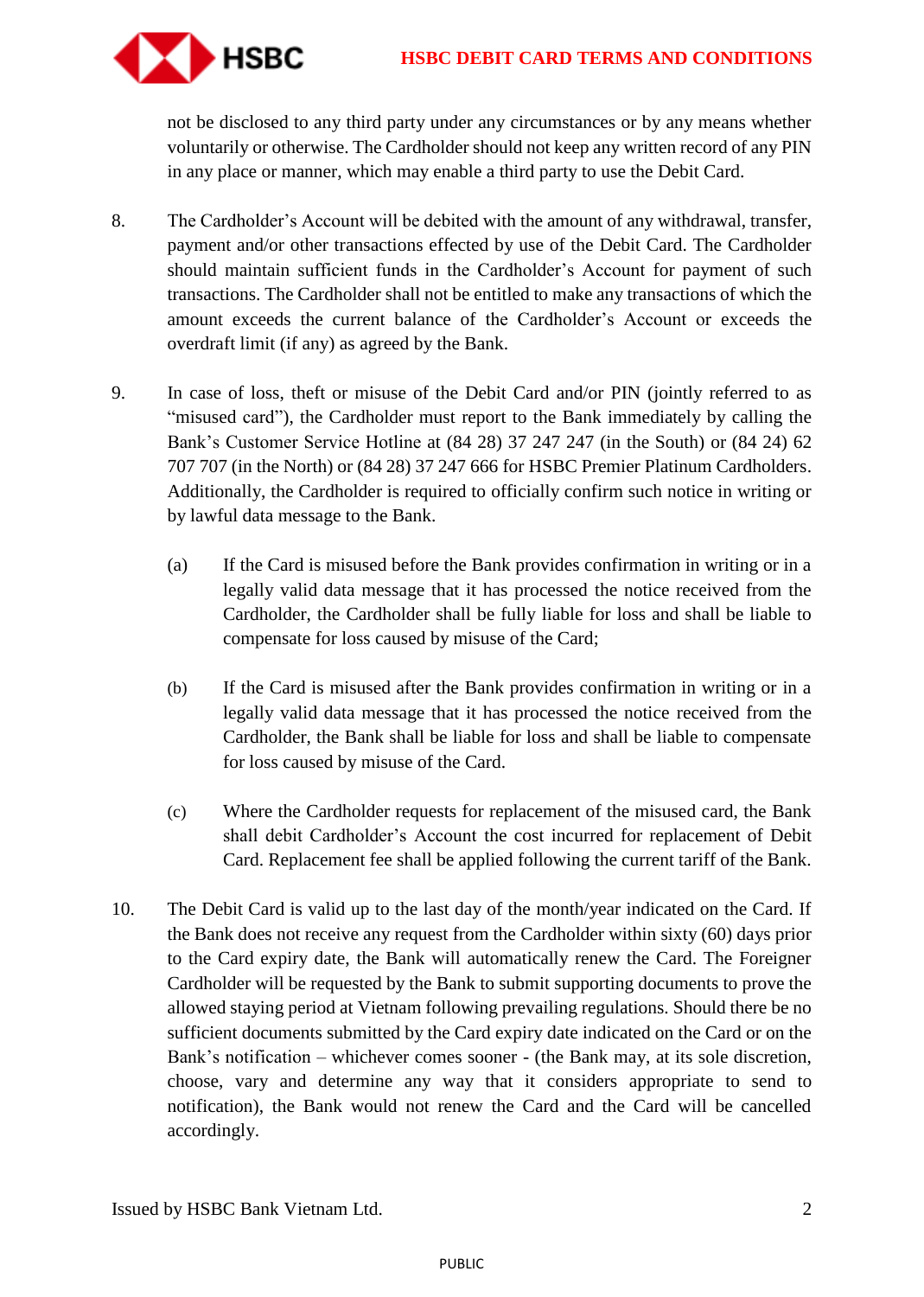

Foreigner holding HSBC Debit Card can submit the required supporting documents to show the residence permission in Vietnam following the prevailing regulations. Documents submission methods include: (i) at HSBC Branches/ Transaction Offices; or/and (ii) other methods as notified by the Bank to Cardholder from time to time (through appropriate channels determined by the bank based on its discretion). The information and documents received by the Bank via the instructed method are considered as valid for the Debit Card renewal purpose.

- 11. Renewal of a Debit Card can only be processed if the Debit Card is active and all accounts linked to the Card are active. If the Debit Card is blocked and/or any of the account linked to it is inactive, such Card will not be renewed. If the Cardholder would like to continue to use the Card, he/she must visit an HSBC branch or transaction office to activate the account(s), or apply for a new Card.
- 12. As a security feature, the Debit Card will be ready for use once it is activated. In order to activate the Debit Card, the Cardholder is required to follow instructions attached with the card at the time of issuance.
- 13. The Debit Card is accepted at HSBC' Group Automated Teller Machines ("ATM") and at ATMs of other banks worldwide, which are members of the VISA ATM network. Use of Debit Card at other ATMs shall not be accepted and the Cardholder shall be fully responsible for such use of Debit Card.
- 14. Cash deposited at the Bank's Multi-function ATMs by use of the Debit Card will only be credited to the Cardholder's Account upon the Cardholder's confirmation at the Multi-function ATM that the deposited amount is correct. The Bank shall have no responsibility to resolve any claim of the Cardholder with respect to any difference of deposited amount if the Cardholder has confirmed at the Multi-function ATM that the deposited amount is correct. Cash deposit by use of Debit Card at any other ATMs which are not the Bank's Multi-function ATMs shall not be accepted and the Cardholder shall be fully responsible for such transaction.
- 15. The Debit Card will be accepted only at the merchant having an electronic point of sale swipe terminal (POS). Any usage of the Debit Card for purchases other than through an electronic point of sale swipe terminal shall not be accepted and the Cardholder shall be responsible for such transaction. The Cardholder may apply to turn on/off transaction at the merchant having an electronic point of sales swipe terminal (POS) outside of Vietnam jurisdiction by sending Card service request to the Bank through prevailing channels accepted by the Bank. This service request will be performed within five (05) working days from the day the Bank receives the Cardholder's service request
- 16. The Debit Card will be accepted only at online payment gates which have been registered for online transactions with VISA. Any usage of the Debit Card at other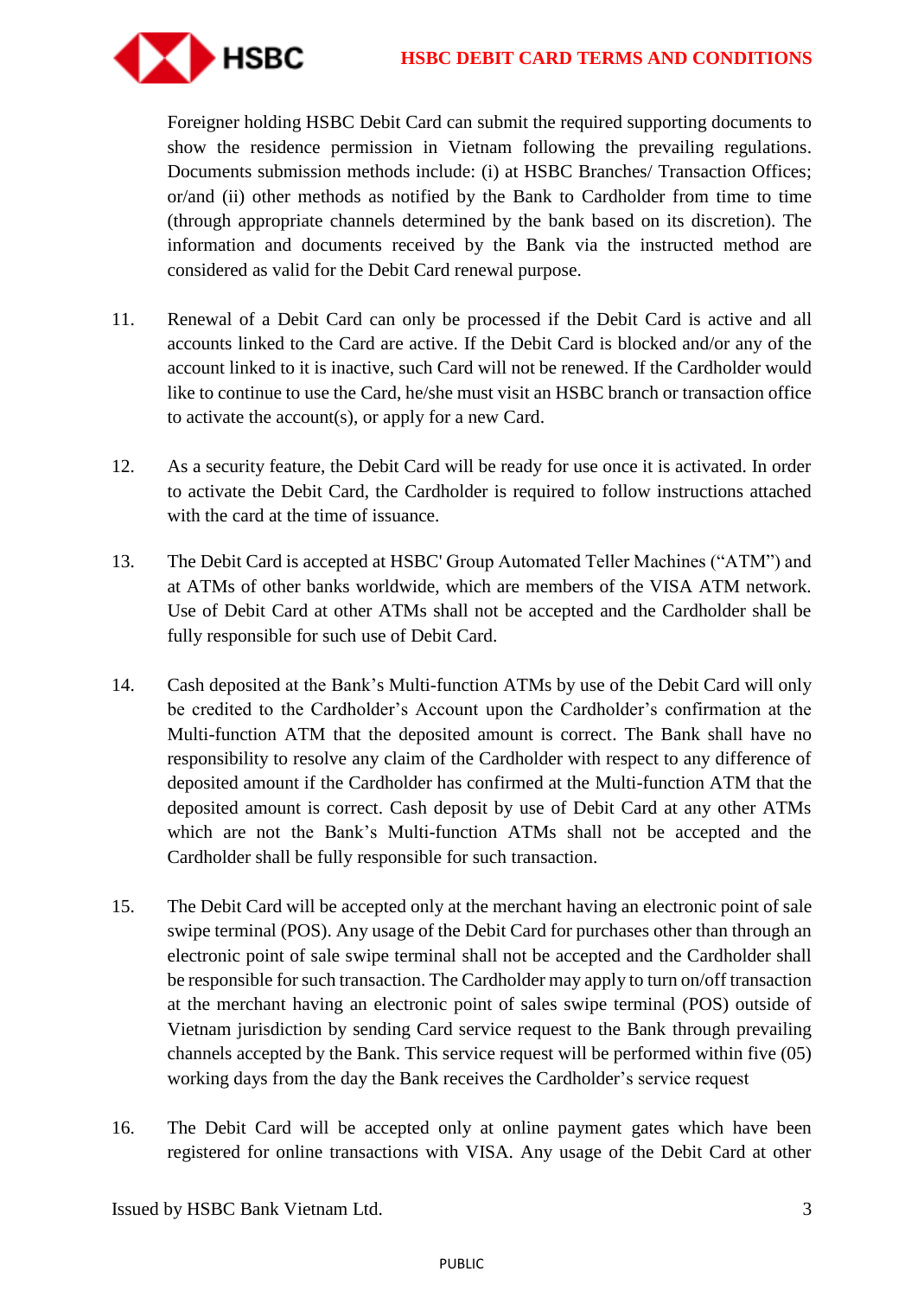

online payment gates shall not be accepted and the Cardholder shall be responsible for such transactions. The Cardholder may apply to turn on/off transaction at online payment gates by sending Card service request to the Bank through prevailing channels accepted by the Bank. This service request will be performed within five (05) working days from the day the Bank receives the Cardholder's service request.

17. The Cardholder may apply for SMS Notification Service for Debit Card transactions such as cash withdrawal at ATMs (Clause 12), cash deposit at Multi-function ATMs (Clause 13), payments at merchant establishments (Clause 14), or purchase transactions via online payment gates registered with VISA (Clause 15). The Cardholder's SMS Notification service requests will be performed within five (05) working days from the day the Bank receives the Cardholder's service request.

Notice: There is a SMS Notification service fee named "Annual Fee" (\*), which specified in the Personal Banking Tariff, applies. This service fee (\*) shall be applied annually and shall be collected by deducting the relevant amount on the Cardholder's Account in the month of the Card is issued and is not refundable. This service fee (\*) will still be applied even if the Cardholder's Account is classified "Dormant Account" or "Unclaimed Account". If the Bank is unable to collect this service fee within one (01) week from the charge date, the Bank will automatically suppress the service. In case of Debit card cancelation, this Service will also automatically suppressed

The Bank shall not responsible for the circumstances where Cardholder does not receive the message due to invalid or incorrect telephone number registered with the Bank or due to technical issue of SMS service providers, or otherwise which is not due to the Bank's fault.

- 18. The Cardholder may use the Debit Card to withdraw money from the Cardholder's Account, or to make payments at online payment gates, or to make purchases at electronic point of sale swipe terminals. To the extent permitted by laws, if the withdrawal and/or settled currency differs from the currency of Cardholder's Account, the Bank will apply an exchange rate between the two currencies for conversion, an administration fee, and any transaction fees charged by Visa International to the Bank. The applicable exchange rate will be the prevailing exchange rate set by HSBC at the time of the withdrawal and/or settlement. The Cardholder may obtain the current "Administration fees applied for foreign currency transactions" tariff from the Personal Banking Tariff which is available at www.hsbc.com.vn
- 19. Cash withdrawals at HSBC Group/VISA ATMs or payments at online payment gates or purchases at electronic point of sale swipe terminals performed by Cardholder in Vietnam or overseas will be subject to relevant fees as provided in the Bank's prevailing tariff.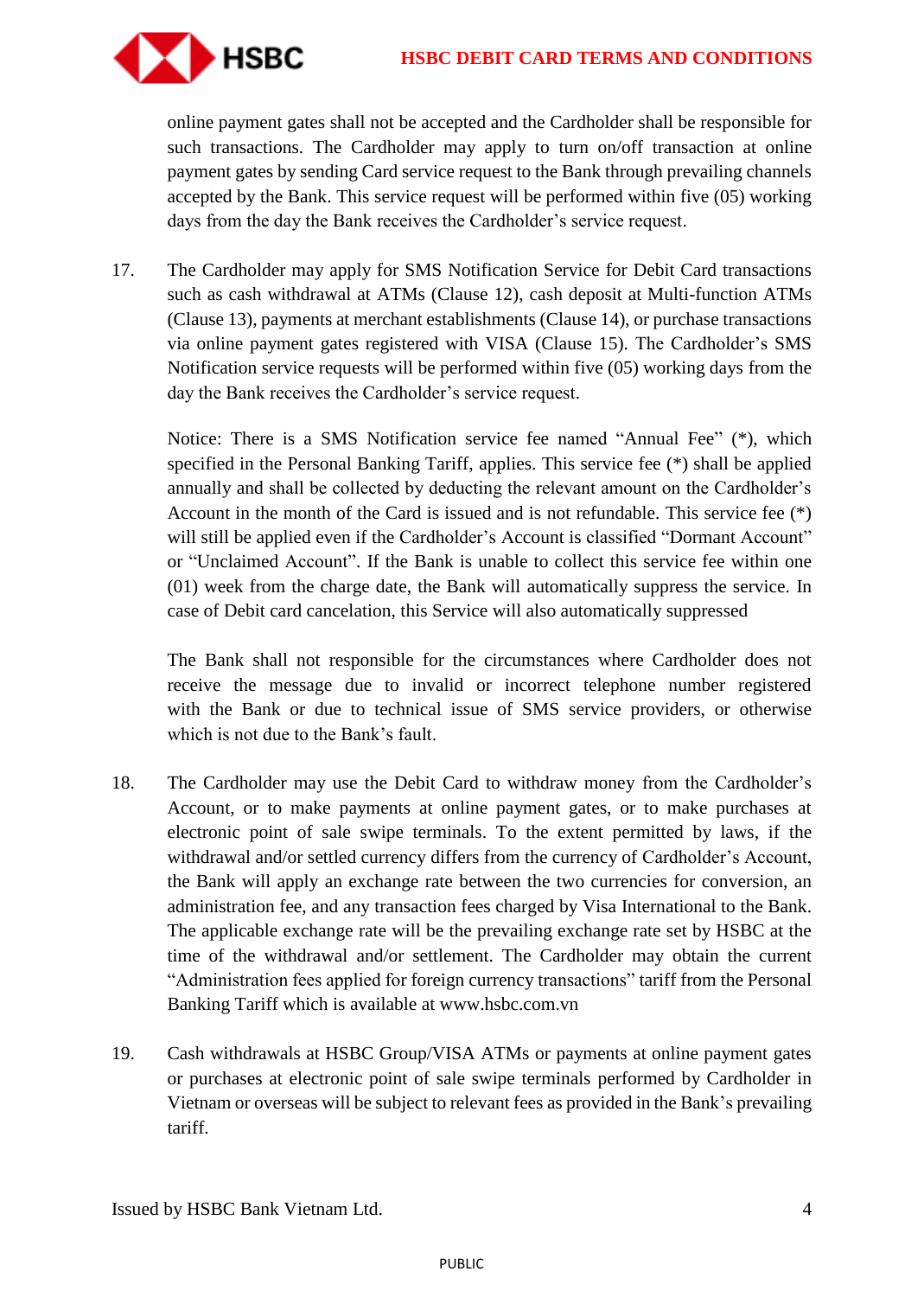

- 20. A purchase from a Debit Card and a subsequent credit due to return or cancellation of goods/services are two separate transactions. The refund, less any fee of return or cancellation (if applicable), will only be credited to the Cardholder's accounts when the Bank receives it from the relevant merchant establishment unit or from online payment gates registered with VISA.
- 21. In case of Debit Cards linked to multiple Accounts, transactions at merchant establishments or at online payment gates registered with VISA will be effected by debit to the Primary Account. Primary Account shall mean, in case of multiple Accounts linked to the Debit Card, the Account that has been designated as being the main/first Account of operation i.e. the Account from which purchase transactions, charges and fees related to the Debit card are debited. In case this Account has insufficient funds to honour such transactions, HSBC will honour the transactions by debiting the linked Accounts which are the same type with Primary Account. If linked Accounts are not the same type with Primary Account, HSBC will not honour the transactions even if the necessary funds are available cumulatively or separately in the other Linked Accounts.
- 22. If the Primary Account linked to the card is closed, the card will immediately become invalid regardless its expiry date.
- 23. The Bank will not be liable for any failure to provide any service or to perform any obligation hereunder where such failure is attributable (whether directly or indirectly) to any dispute or other circumstance beyond its control. The Bank will not be liable for any consequential or indirect damages arising from or related to the use of the Debit Card or the ATM, except where such damages are due to the Bank's negligence or misconduct. The Cardholder's Account will be debited with such charges as the Bank may from time to time consider reasonable in respect of the Debit Card provided that a reasonable notice of such charges is given to the Cardholder.
- 24. The Bank accepts no responsibility for the refusal of any merchant establishment or at any online payment gates registered with VISA to honour the Card, except where such refusal is due to the Bank's fault (such as technical issues). Nor will the Bank be responsible in any way for any goods or services supplied to the Cardholder. No claim by the Cardholder against the merchant establishment will relieve the Cardholder from any obligation to the Bank hereunder. In particular, the setting up, modification, or termination of direct debit authorization instructions for any regular payment to be charged to the Cardholder's Account is strictly between the Cardholder and the respective merchant establishment(s). The Bank reserves the right not to set up, modify or terminate any such arrangement in the event of any dispute between the Cardholder and the merchant establishment or online payment gates registered with VISA.
- 25. Handling disputes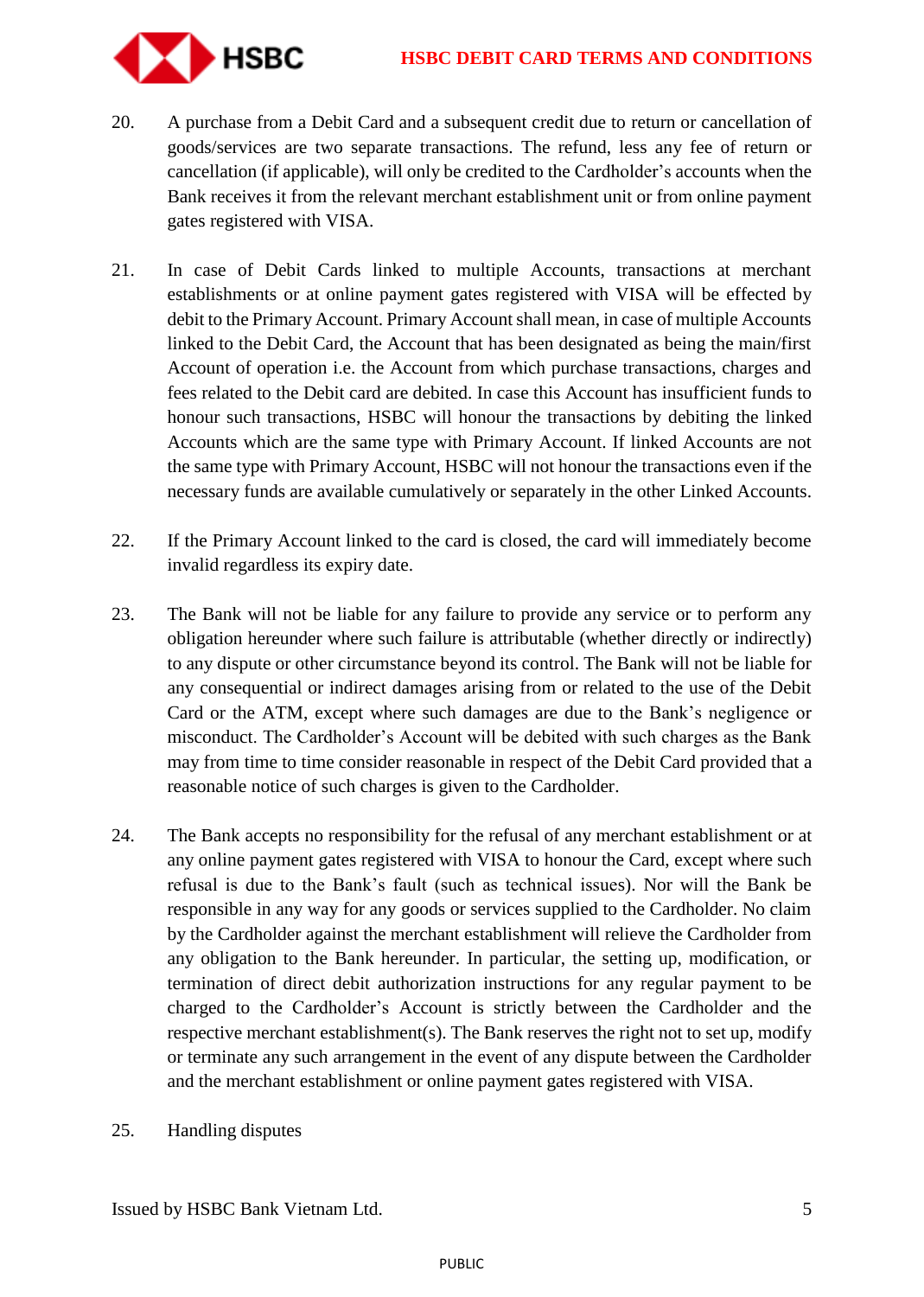

The Cardholder must inform the Bank immediately via one of two (2) channels below if there is dispute by:

- (i) Calling the Bank's Customer Service Hotline at (84 28) 37 247 247 (in the South) or (84 24) 62 707 707 (in the North) or (84 28) 37 247 666 for HSBC Premier Platinum
- (ii) Visiting an HSBC Branch/Transaction Office in Vietnam

For disputed transactions, the cardholder must complete the Bank's Card Purchase Transaction Dispute Form. The Bank must receive this completed form within 07 days of the date of the disputed transaction in order to investigate. The results of the investigation will be advised to the cardholder within 60 days from the date on the completed Card Purchase Transaction Dispute Form. If the cardholder fails to submit the completed form within this time frame, the Bank is not obliged to investigate and the cardholder will be fully liable for the transaction.

Notice: The Cardholder should notify the Bank in writing form provided of any transaction in any statement that was invalid or unauthorized by the Cardholder within sixty (60) days from the transaction date. If the Cardholder fails to report within the said period, the transaction (s) shown on the statement will be considered correct and the Cardholder shall be responsible for payment of such transactions in accordance with the Bank's policy. The Bank shall not be responsible for any complaint or dispute made after this time limit.

- 26. The retrieval fee for the photocopy of sales slips and the dispute investigation fee subject to Cardholder's fault (as specified in the Debit Card Fees and Charges) will be debited to the Cardholder's Account for each disputed transaction.
- 27. The Debit Card is only issued to Cardholder's Account. The name on the card is the name of Cardholder's Account opened at the Bank. The Bank does not issue supplementary Debit Card.
- 28. For joint accounts, Debit Card will be issued on the joint account if the signing instruction of the joint account is "either to sign". The name on cards is the name of each joint account holder opened at the Bank.
- 29. The Cardholder agrees that the Bank may at its discretion use, store, disclose, transfer, compile, match, obtain and/or exchange (all whether within or outside Vietnam) the Cardholder's personal details and information, all details and information pertaining to the Cardholder Account and any of the Cardholder's transactions and dealings with or through the Bank (collectively, "Personal Data") to, from or with any person as the Bank may consider necessary (including without limitation any member of the HSBC

Issued by HSBC Bank Vietnam Ltd. 6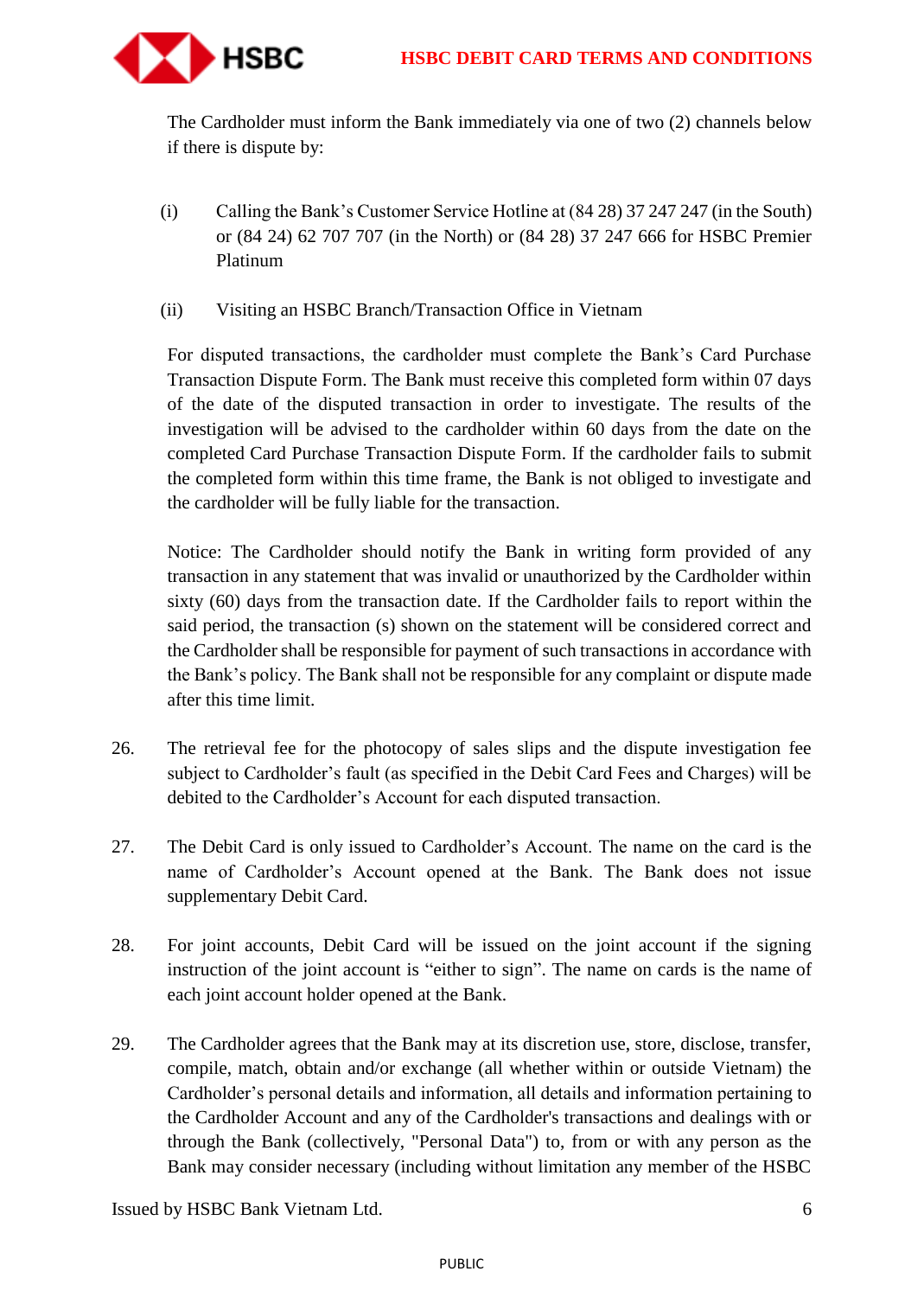## **HSBC DEBIT CARD TERMS AND CONDITIONS**



Group, any service provider or third party, any bureaus or agencies or competent authority established or to be established by the State Bank of Vietnam or by other authorities and/or any debt collection agencies that may be appointed by the Bank) for any and all purposes including without limitation (i) in connection with any account, product or service and/or in connection with matching for whatever purposes any such Personal Data concerning the Cardholder in the Bank's possession; and/or for the purposes of promoting, improving and furthering the provision of other services by the Bank and any member of the HSBC Group to the Cardholder; and/or (ii) for the purposes of fraud or crime prevention, audit and debt collection and in order that services may be processed for the Bank; and/or (iii) for purposes of investigating, reporting, preventing or otherwise in relation to money laundering, terrorist financing and criminal activities; and/or any other purposes and to such persons as may be in accordance with the Bank's general policy on disclosure of Personal Data as set out in statements, circulars, notices or other terms and conditions made available by the Bank to the Cardholder from time to time. The Cardholder understand that the Bank, or any member of the HSBC Group or any third party to whom the Bank has transmitted information about the Personal Data, will be obliged to disclose such information if legally compelled to do so (whether by Vietnamese law or the laws of any jurisdiction to which such information is transmitted). All Personal Data held by the HSBC Group or by its subcontractors or agents will be afforded at a reasonable level of protection against any unauthorized or accidental disclosure, access or deletion. The Cardholder agrees to the Personal Data being used as described and that it may be transferred as stated above.

- 30. Cardholder agrees that the Bank has the right to block the Debit Card in case the Bank finds that card is compromised, lost or misused.
- 31. The Bank reserves the right to amend the HSBC Debit Card Terms and Conditions, the General Terms and Conditions, as well as terms and conditions of other Debit Card services and the transaction limit from time to time as it deems appropriate in its absolute discretion. Such amendments will take effect upon the Bank giving notification to the Cardholder (unless otherwise advised in the notification) using such means of notification as the Bank shall deem appropriate (including but not limited to display in the premises of the Bank or any of its offices or in the Statements of Accounts or in the Bank's website or by such other method as the Bank may decide). Use of the Debit Card after the date upon which any change to these terms and conditions is to have effect (as specified in the Bank's notice) will constitute acceptance without reservation by the Cardholder of such change. If the Cardholder does not accept any proposed change, the Debit Card must be returned to the Bank prior to the date upon which such change is to have effect.
- 32. Any notice hereunder sent by post will be deemed to have been received by the Cardholder within three (03) days of posting to the address last notified in writing to